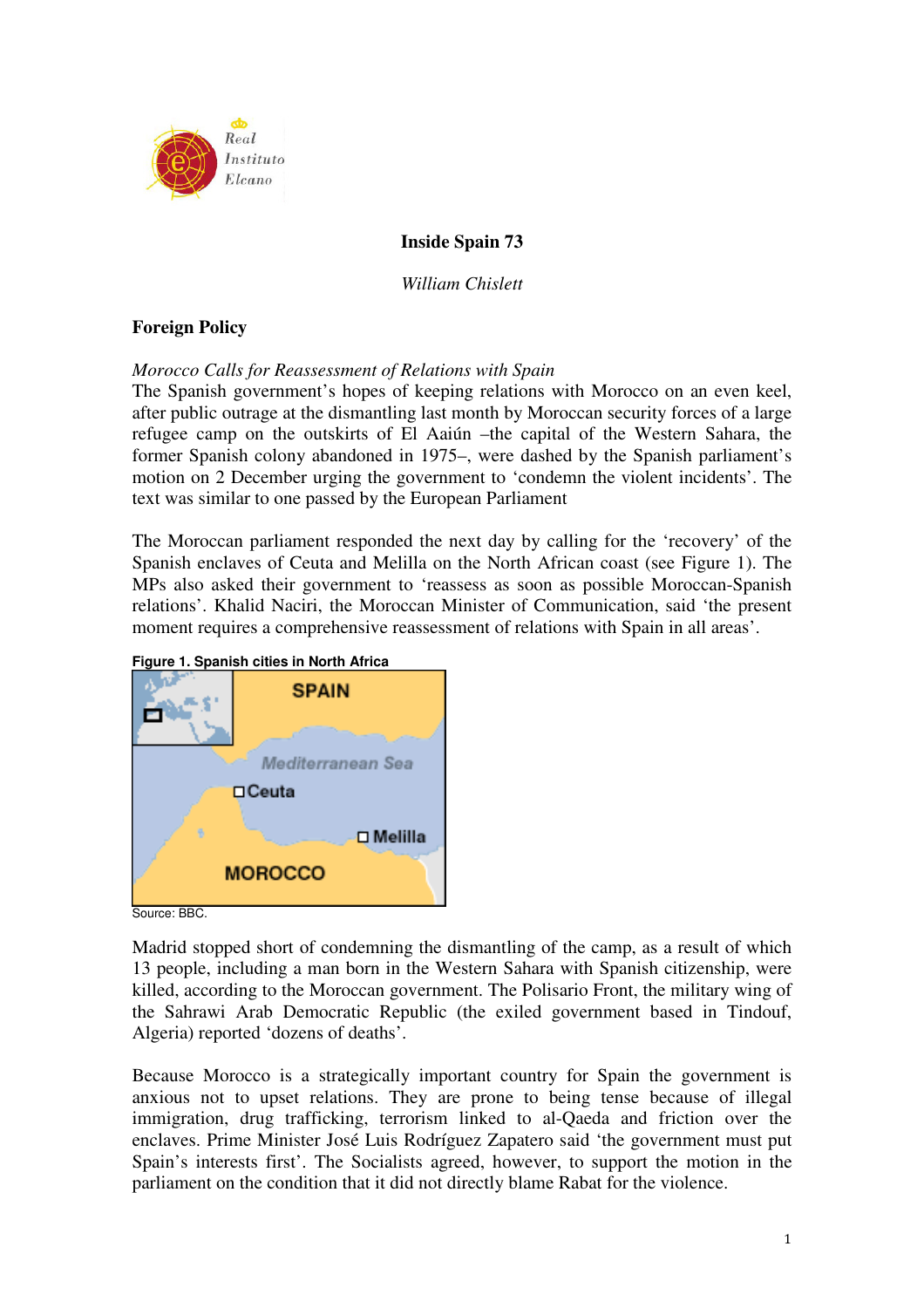Tens of thousands of people, including representatives from the ruling Socialist party (PSOE) and the opposition Popular Party (PP), demonstrated last month in Madrid and called for the government to take a tougher line.

The plight of the Sahrawis evokes considerable sympathy among Spaniards. Spain hastily withdrew from the Western Sahara in November 1975 one week before the end of the Franco dictatorship after King Hassan II, the father of Mohamed VI, the current king, launched a massive 'green march' to invade the territory.

Since a UN-sponsored ceasefire agreement in 1991, which ended the guerrilla war between the Polisario and Morocco, most of the phosphate-rich Western Sahara (including the entire Atlantic coastline) has been controlled by Morocco, backed by France, and the remainder by the Polisario, supported by Algeria. A wall built by Morocco divides the two areas.

More than 150,000 Sahrawis have been living in camps of mud-brick and canvas over the border in southern Algeria for the past 30 years.

As part of the 1991 peace accords, a referendum was to be held among indigenous people, giving them the option between independence or inclusion in Morocco. It has not been held because of questions over who is eligible to vote. Many Moroccan settlers live in the disputed territory.

Madrid backs the Moroccan idea of converting the Western Sahara into an autonomous region under Moroccan sovereignty, according to confidential cables from the US Embassy in Madrid passed to the whistle-blowing website WikiLeaks.

## **Domestic Scene**

## *Catalan Conservatives Return to Power*

The centre-right Catalan nationalist party *Convèrgencia i Unió* (CiU) ejected the Socialists and returned to power in Catalonia after seven years in opposition, but without an absolute majority in the regional parliament.

The CiU won 62 of the 135 seats and 38.5% of the vote, up from 48 and 31.5% in the 2006 election (see Figure 2).

**Figure 2. Results of the Elections in Catalonia (1)** 

| <b>Party</b>                  | <b>Seats</b> | % of Votes  |
|-------------------------------|--------------|-------------|
| Convergència I Unió (CiU)     | 62(48)       | 38.5(31.5)  |
| Socialists (PSC)              | 28(37)       | 18.3(26.8)  |
| Popular Party (PP)            | 18(14)       | 12.3 (10.6) |
| Greens-United Left (ICV-EUIA) | 10(12)       | 7.4(9.5)    |
| Republican Left (ERC)         | 10(21)       | 7.0(14.0)   |
| Solidaritat Catalana (SI)     | 4 $(-)$      | $3.3(-)$    |
| Ciutadans                     | 3(3)         | 3.4(3.0)    |

(1) The results of the 2006 election are in brackets.

Source: Government of Catalonia.

The Socialists, who led a three-party governing coalition, suffered their worst-ever result in a Catalan election, dropping from 37 seats to 28 and gaining only 18.3% of the vote (26.8% in 2006). The two other parties in the coalition government –the proindependence Republican Left (ERC) and the ICV-EUiA of leftists and ecologists– lost 11 and two seats, respectively.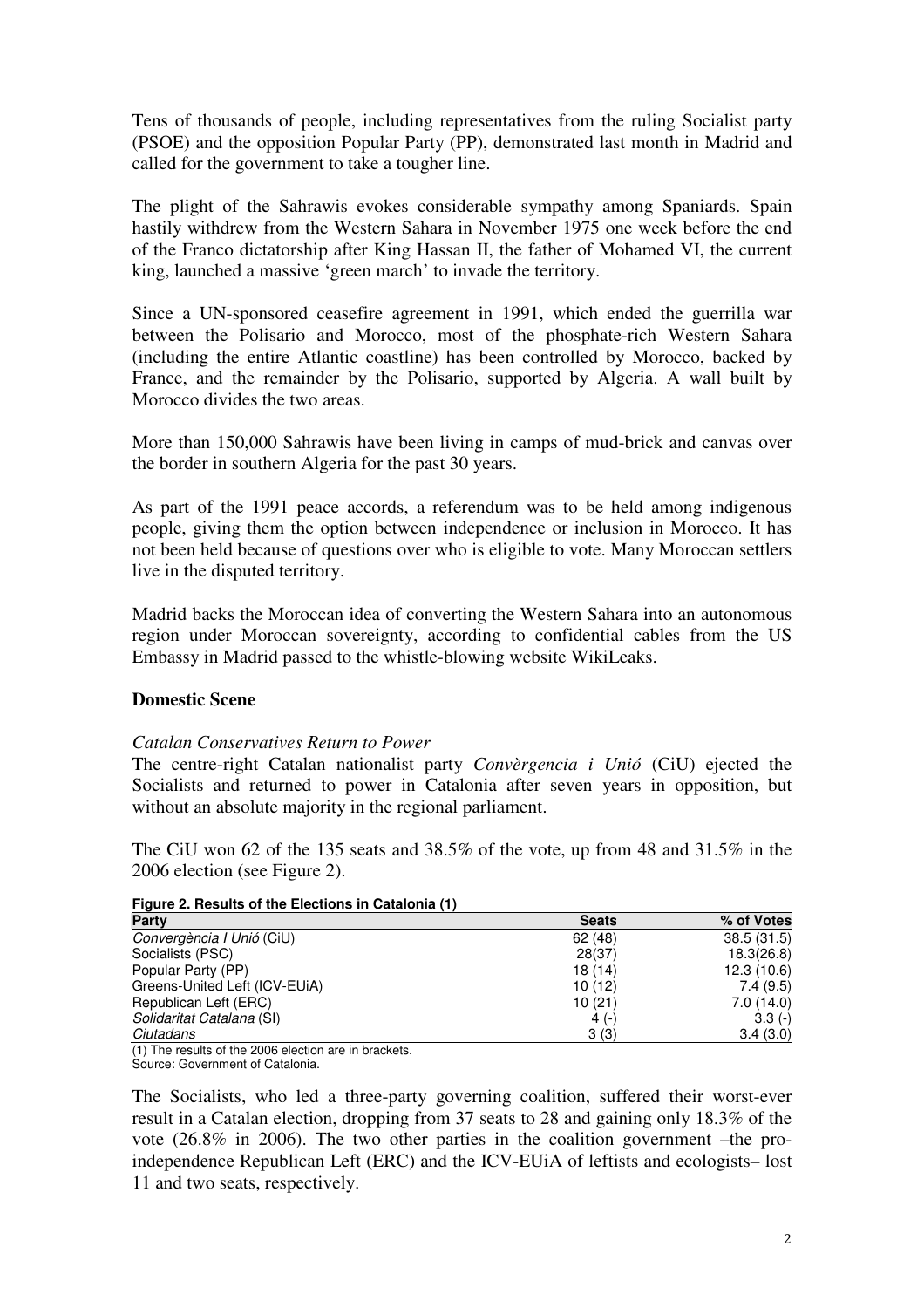The conservative Popular Party gained four seats to 18 and became the third political force, dislodging the ERC. *Solidaritat Catalana*, a new separatist party, led by Joan Laporta, the former Barcelona Football Club Chairman, won four seats. Voter turnout was almost 60%, slightly higher than in 2006.

The Socialists won 1.68 million votes in Catalonia in the 2008 general election (45.4% of the total votes cast in the region) compared with 570,361 votes in the Catalan regional election (18.3%). The party's strong results in 2008 played a significant part in enabling it to remain in power at the national level for a second term of office. The drop of 1.12 million votes between the general election and the regional election was the largest fall ever for a party between two such elections and cannot be solely attributed to the fact that in the 2008 general election voter turnout in Catalonia was much higher than in the Catalan regional election and so more people voted.

Something similar, though on a smaller scale, happened to the PP. It won 384,019 votes in Catalonia compared with 610,473 votes in that region in the 2008 general election (see Figure 3).

| Figure 3. Faily Results III Catalogua (76 Of the VOID) |                   |      |                      |
|--------------------------------------------------------|-------------------|------|----------------------|
|                                                        | <b>Socialists</b> | CiU  | <b>Popular Party</b> |
| 2004 general election                                  | 39.5              | 20.8 | 15.6                 |
| 2006 regional election                                 | 26.8              | 31.5 | 10.6                 |
| 2008 general election                                  | 45.4              | 20.9 | 16.4                 |
| 2010 regional election                                 | 18.3              | 38.5 | 12.3                 |

**Figure 3. Party Results in Catalonia (% of the vote)**

Source: Government of Catalonia.

Although the ERC lost 200,000 votes, the parties in favour of greater autonomy for Catalonia increased their total number of votes. The ERC, the CiU and *Solidaritat* Catalana won between them 1.51 million votes (48.7%), up from 1.35 million (45.8%) in 2006, and their number of seats rose from 69 to 76 (just under half the total in the Catalan parliament). As a result, however, of the decline of the ERC, the supporters of greater autonomy are less radical and more conservative.

The new government, led by Artur Mas, the CiU leader, is expected to push for more control of its own finances. 'We don't want the *fiesta* which has been enjoyed for so long in the rest of the country to be paid for any more with cash from the Catalans', Mas said during his campaign.

Nationalist politicians feel that Catalonia, one of Spain's richest regions, is contributing a disproportionate share of the wealth it produces to the central government in Madrid. Poorer regions, such as Andalusia and Extremadura, controlled by the Socialists, accuse these politicians of a lack of solidarity.

The CiU is six seats short of an outright majority in the Catalan parliament, but has more than enough votes to form a government on its own and negotiate deals in parliament when needed to approve legislation.

The PP's lead over the Socialists in the event that a general election was held tomorrow doubled between November and December to 18.8 points (see Figure 4).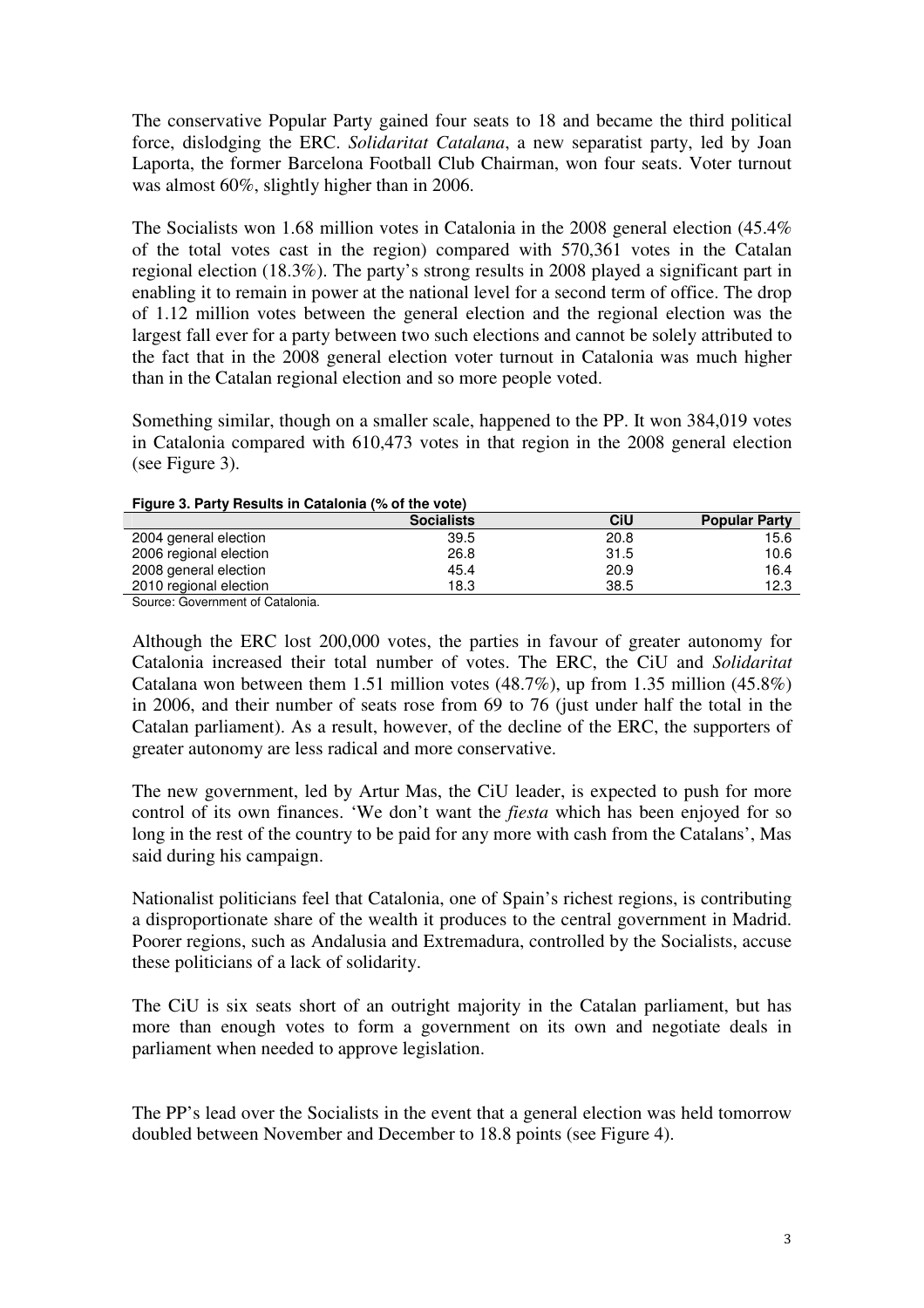|                             | <b>Socialists</b> | <b>Popular Party</b> |
|-----------------------------|-------------------|----------------------|
| April 2008 general election | 43.7              | 40.1                 |
| May 2009                    | 39.6              | 40.8                 |
| May 2010                    | 37.5              | 41.7                 |
| September 2010              | 32.9              | 41.8                 |
| October 2010                | 28.5              | 43.0                 |
| November 2010               | 33.8              | 42.9                 |
| December 2010               | 24.3              | 43.1                 |

Source: Interior Ministry for April 2008 and Metroscopia for the rest.

#### *Spain Continues to Perform Poorly in PISA Education Assessment*

Spain's poor showing in the Programme for International Student Assessment (PISA) underscored the depth of the problems in the education system, a key issue which needs to be resolved for a successful transition to an economic model based more on knowledge and less on a construction sector that has been in the doldrums for the last two years.

PISA, an internationally-standardised assessment of literacy in reading, maths and science skills of 15-year-olds in schools, is conducted every three years. The latest results cover 2009. Spain remained below the OECD average in all three categories (see Figure 5).

**Figure 5. PISA Report Assessing Competencies in Reading, Maths and Science, Selected Countries (1)** 

| Reading                  | <b>Maths</b>            | <b>Science</b>           |
|--------------------------|-------------------------|--------------------------|
| 1. Shanghai, China (556) | 1. Shanghai, China 600) | 1. Shanghai, China (575) |
| 2. S. Korea (539)        | 2. Singapore (562)      | 2. Finland (554)         |
| 3. Finland (536)         | 4. S. Korea (546)       | 6. S. Korea (538)        |
| 15. Poland (500)         | 6. Finland (541)        | 13. Germany (520)        |
| 17. US (500)             | 16. Germany (513)       | 16. UK (514)             |
| 20. Germany (497)        | 22. France (497)        | 19. Poland (508)         |
| 22. France (496)         | OECD average (496)      | 23. US (502)             |
| 25. UK (494)             | 25. Poland (495)        | OECD average (501)       |
| OECD average (493)       | 28. UK (492)            | 27. France (498)         |
| 27. Portugal (489)       | 31. US (487)            | 32. Portugal (493)       |
| 29. Italy (486)          | 33. Portugal (487)      | 35. Italy (489)          |
| 33. Spain (481)          | 34. Spain (483)         | 36. Spain (488)          |

(1) Ranking of countries. Scores in brackets.

Shanghai (China) topped all three categories and Portugal made the biggest overall improvement in reading, maths and scientific skills from 2006 to 2009 compared to students from other developed countries. Portugal was close to the bottom of the table in previous reports and now it is close to the average for OECD countries.

In reading, Spain's score of 481 was better than in 2006 (461) but lower than in 2000 (493). The maths score of 483 was a little higher than in 2006 (480) but lower than in 2003 (485), while in science the score of 488 was just above that in 2006 (487) but lower than in 2000 (491). The results varied considerably by region; some, such as Castilla y León, were well above the OECD average.

One of the reasons for the overall mediocre results, and the lack of any significant improvement, according to Mario Bedera, the Secretary of State for Education, is that Spain has had to cope with a very large influx of immigrants over the past decade. The total number of foreigners, mainly from Latin America and North Africa, accounted for a mere 2% of the overall population in 2000 compared with 12.2% at present.

Source: OECD.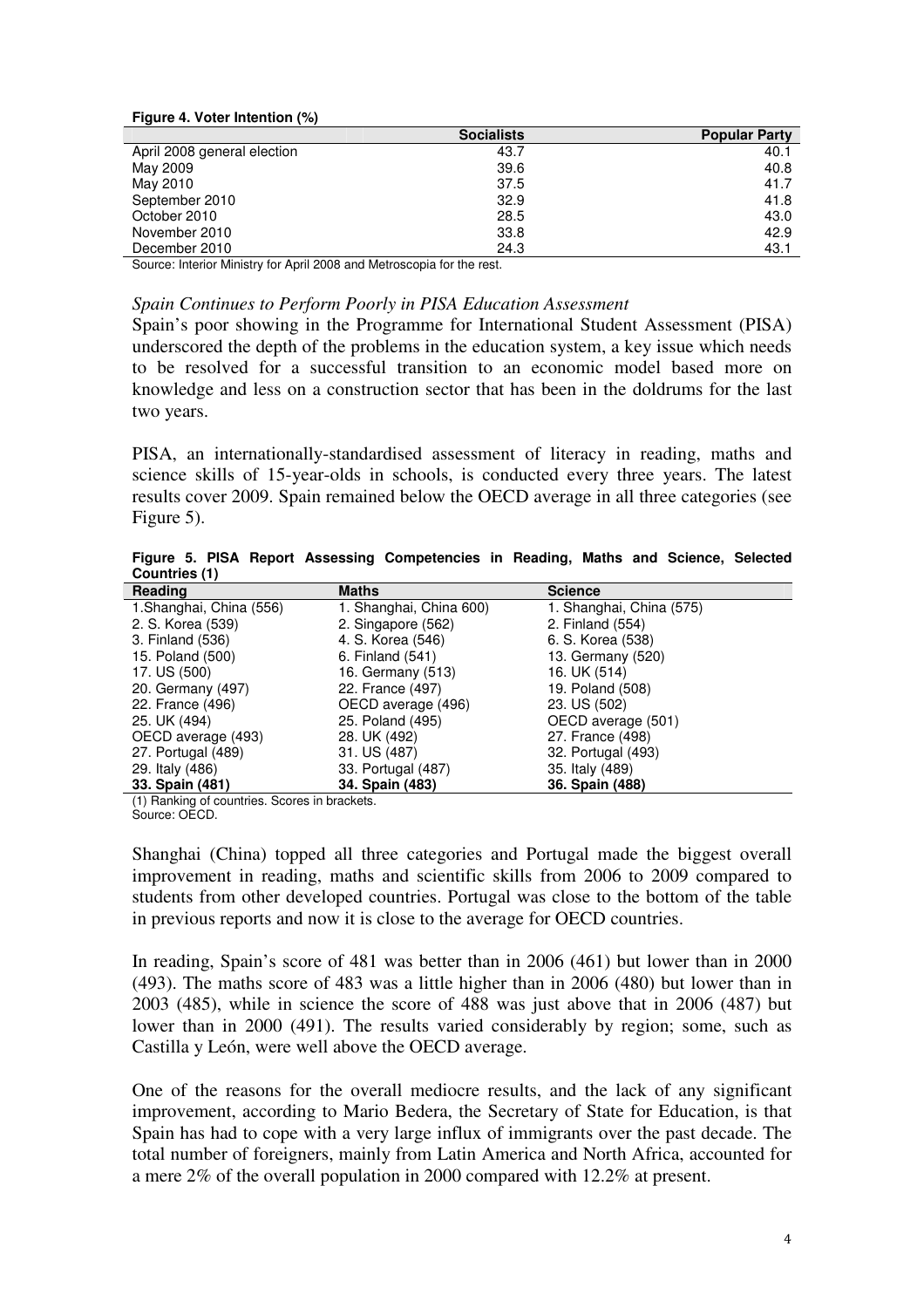Other factors are a curriculum regarded as antiquated, the rote system of learning, the quality of teachers and the large number of students who have to repeat a year. The tests are performed by 15-year-olds, whether they are in the course that corresponds to that age group or not (in Spain's case the fourth year of what is known as ESO). More than one-third (36%) of these students in Spain were repeating, one of the highest levels among OECD countries (5% in Finland). These students perform particularly badly in reading literacy.

The level of government spending on education is not one of the reasons for Spain's poor results. Finland, for example, spends US\$71,385 per student, less than Spain (US\$74,119) and yet its PISA results are among the very best (see Figure 4). Furthermore, Finland, unlike Spain, has hardly any private secondary education schools.

Spain also has a serious problem of early school leavers. In 2008 (the latest year), 32% of those between the age of 18 and 24, double the EU-27 average, had only completed their compulsory education (ESO) and were not in further studies or vocational training. During Spain's economic boom, which ended in 2007, many students left school early or dropped out without completing their basic education as it was easy to find a rudimentary job, particularly in the construction and tourism sectors.

### *Government to Introduce Right to Die Law*

The government plans to introduce a law next year enabling the families of terminallyill patients and doctors to decide whether to administer drugs that alleviate pain, allowing the person to die.

The Deputy Prime Minister, Alfredo Pérez Rubalcaba, said this did not mean that euthanasia would be legalised, something that the ruling Socialists proposed in their 2004 platform but which has since been shelved in the face of belligerent opposition from the Roman Catholic Church.

The parliament of Andalusia, one of Spain's 17 regions, introduced a measure to regulate the right to die last March.

### **The Economy**

#### *Further Measures to Cut the Budget Deficit and Win Markets' Confidence*

The government announced another package of austerity measures and said it would cut its sovereign debt issuance by privatising a chunk of the state lottery system and of Aena, the airports authority.

Meanwhile, the rating agency Moody's on 15 December put Spain's Aa1 sovereign credit rating on review for a possible downgrade, citing concerns over the country's mounting debt and its funding needs in 2011.

The measures followed a defiant assertion by Prime Minister José Luis Rodríguez Zapatero who said he 'absolutely' ruled out any need for a bail-out along the lines of Greece or Ireland. His remark on 26 November came after Spain's borrowing costs hit record highs and heightened speculation that the country would be a victim of the euro zone crisis. 'I should warn those investors who are short-selling Spain that they are going to be wrong and will go against their own interests', he said.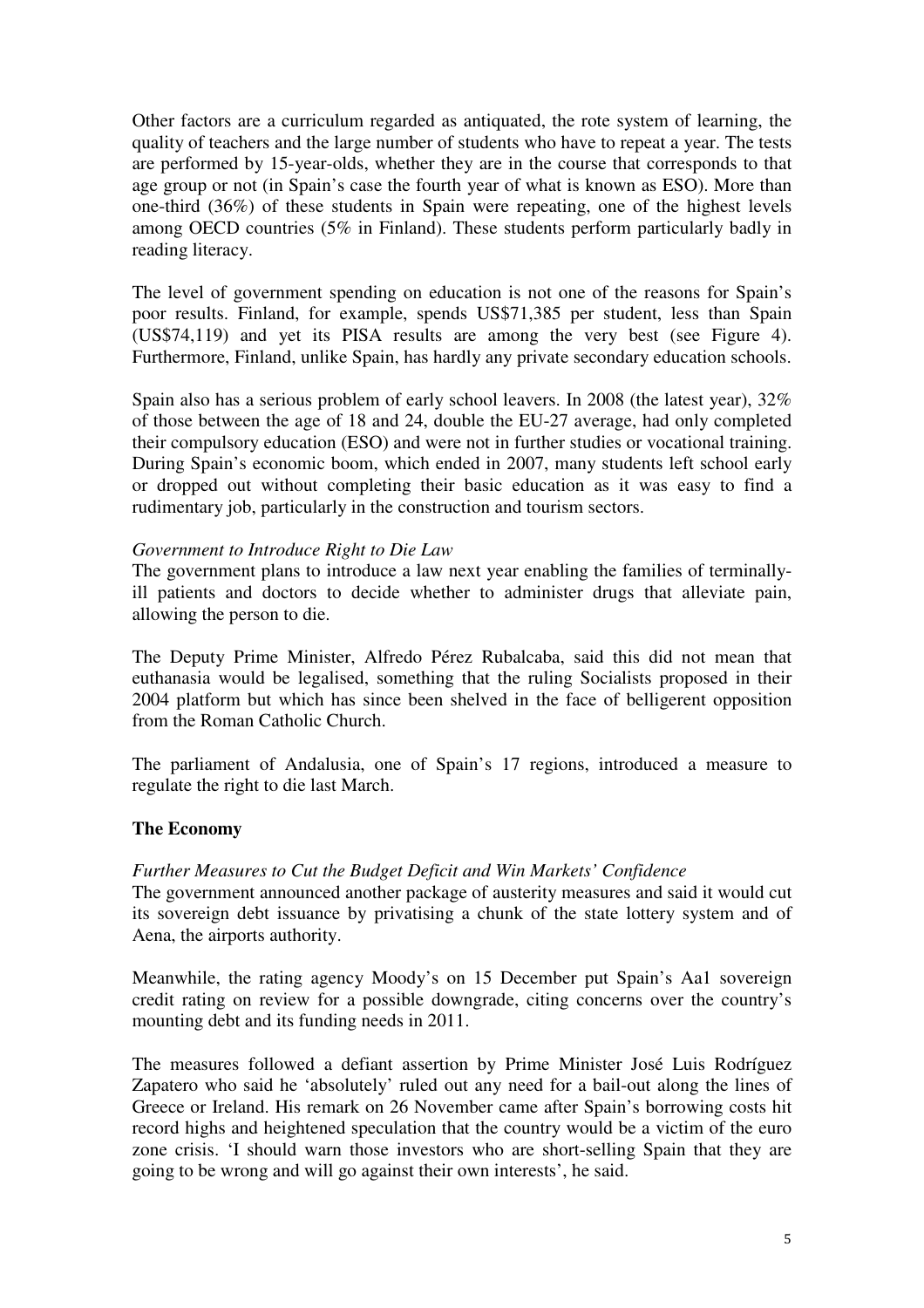According to an opinion poll conducted by Metroscopia and published in *El País* on 5 December, 52% of respondents believe Spain will have to be rescued.

The new austerity measures include an increase in tobacco tax, abolition next year of a  $€426$  monthly payment for the long-term unemployed who no longer qualify for social security payments after more than two years on benefits, a cut in wind-power subsidies and a commitment to bring forward reform of the state pension system. The government also agreed to cut corporation tax for small firms and make it quicker and cheaper to set up companies.

The legal age of retirement age is set to be raised from 65 to 67 and the period of years used to calculate a pension is likely to be raised. Valeriano Gómez, the Labour Minister, wants an all-party consensus on reforms by 28 January.

Jean-Claude Trichet, the President of the European Central Bank, praised Rodríguez Zapatero for 'taking the bull by the horns' and urged him to deepen labour market reforms.

The latest package came on top of a 5% average cut in the salaries of civil servants, a freeze on state pension payments, elimination of the  $\epsilon$ 2,500 childbirth allowance and withdrawal of the €400 tax rebate for all taxpayers regardless of their income level. On the revenue side, the standard VAT rate has already been raised from 16% to 18% and the top marginal rate for those earning more than  $\epsilon$ 120,000 was increased from 43% to 44% and to 45% for those earning more than  $£175,000$ .

Elena Salgado, the Finance Minister, said the state lottery system, which made a net profit in 2009 of close to  $\epsilon$ 3 billion, was conservatively valued at  $\epsilon$ 15 billion to  $\epsilon$ 20 billion. Around 30% would be sold in 2011 and could rise to  $\epsilon$ 5 billion. The government also plans to sell 49% of Aena. As a result, the Treasury would need to issue around €30-31 billion of new debt next year, down from the €45 billion initially envisaged, and be able to reduce the stock of debt. The Treasury has to pay off about  $\epsilon$ 150 billion of existing debt that matures next year.

Eurostat, the EU's statistics office, forecasts Spain's stock of public debt at 69.7% of GDP in 2011, four points less than that predicted a year ago and 17 points below the envisaged EU average (86.5%). And Spain's labour costs dropped a little in the third quarter (by 0.6%) for the first time since the National Statistics Office began to produce these figures in the year 2000. The main reason for this was the cut in civil servants' salaries.

Rodríguez Zapatero sought to allay the fears of Spain's captains of industry by hosting a meeting of 37 bosses of companies (whose turnover represented 40% of Spain's GDP) to demonstrate a joint commitment to reform. Business leaders, largely in private, have criticised Zapatero's handling of the economy and now seem happier as a result of the new measures taken except in the labour market where they want deeper reforms than those approved earlier this year.

The spread on 10-year Spanish bonds over German yields –a key indicator of market confidence– reached a record 2.98 pp on 30 November, the highest since the launch of the euro, and after the latest package of measures fell back to 2.54 pp on 14 December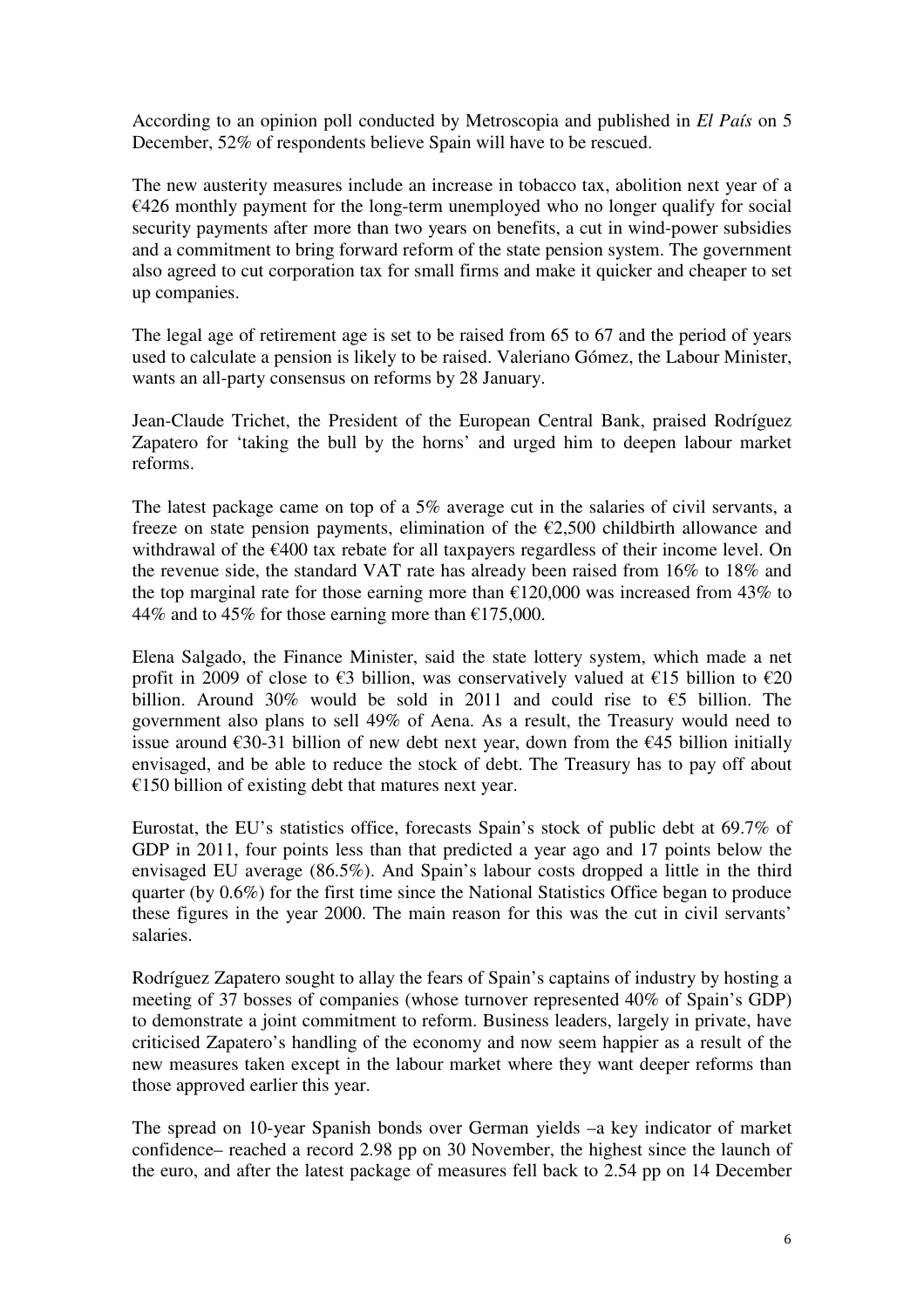(see Figure 6). The 10-year yield was 5.57%, the highest since September 2000, compared with Germany's 3.03%, heightening concerns that the country could yet be forced to seek an emergency bail-out.

|              | <b>February 15</b> | September 13 | October 18 | November 16 | December 14 |
|--------------|--------------------|--------------|------------|-------------|-------------|
| Greece       | $+2.75$            | $+9.15$      | $+6.57$    | +9.11       | 8.84        |
| Ireland      | $+1.38$            | $+3.41$      | $+3.68$    | $+5.82$     | 5.45        |
| Italy        | $+0.80$            | $+1.42$      | $+1.35$    | $+1.59$     | 1.62        |
| Portugal     | $+1.19$            | $+3.34$      | $+3.19$    | $+4.21$     | 3.51        |
| <b>Spain</b> | $+0.79$            | $+1.73$      | $+1.63$    | $+2.00$     | 2.54        |
|              |                    |              |            |             |             |

**Figure 6. 10-year Government Bond Spreads over Bunds (pp)** 

Source: ThomsonReuters.

*Government Halts Wildcat Strike by Air Traffic Controllers with State of Emergency* 

The government, for the first time since democracy was restored after the death of General Franco in 1975, imposed a 15-day state of emergency on 4 December to end a wildcat strike of almost two days by air traffic controllers that wrought heavy losses on the economy. The measure allowed the army to take over air control towers and threaten striking workers with jail.

The 2,300 controllers left their posts by claiming sick leave just as Spaniards were beginning a long weekend holiday. Their stoppage followed cabinet approval of changes to rules on the number of hours they can work per year and of a law allowing the army to take over air space in times of emergency.

The controllers said understaffing forced them to work more than the 1,200 hours a year they considered safe. This was not the first time they had caused disruption; the conflict with the government had been brewing for almost a year. The public views them as overpaid and privileged; the government's move was very popular.

Giovanni Bisignani, the Chief Executive of the International Association of Air Transport (IATA), said Spain's controllers were the least productive and the best paid in Europe. Their average salary was  $\epsilon$ 200,000, 50% more than the European average.

The strike affected around 650,000 passengers and the revenue lost by airlines was estimated at US\$100 million. The direct losses for the economy –the tourism sector generates 11% of GDP– were put at several hundred million euros.

### *Banks to be More Transparent on their Real Estate Loans*

The Bank of Spain, in a bid to bolster international confidence in the banking system, is to oblige banks as of next year to provide more detailed and transparent information on their loans to the troubled property sector.

Market nervousness about the true state of Spain's banks is one factor behind the sharp rise in yields on Spain's sovereign debt over the last few months. According to Moody's, the credit rating agency, Spain's commercial banks and unlisted savings and loan institutions (known as *cajas*), need about  $\epsilon$ 17 billion in extra capital to cope with unrealised losses in their domestic operations, largely as a result of the collapse of the property market bubble.

The banks have been asked to include in their results for the whole of 2010 (to be announced in February) much greater detail on the state of their loans to the property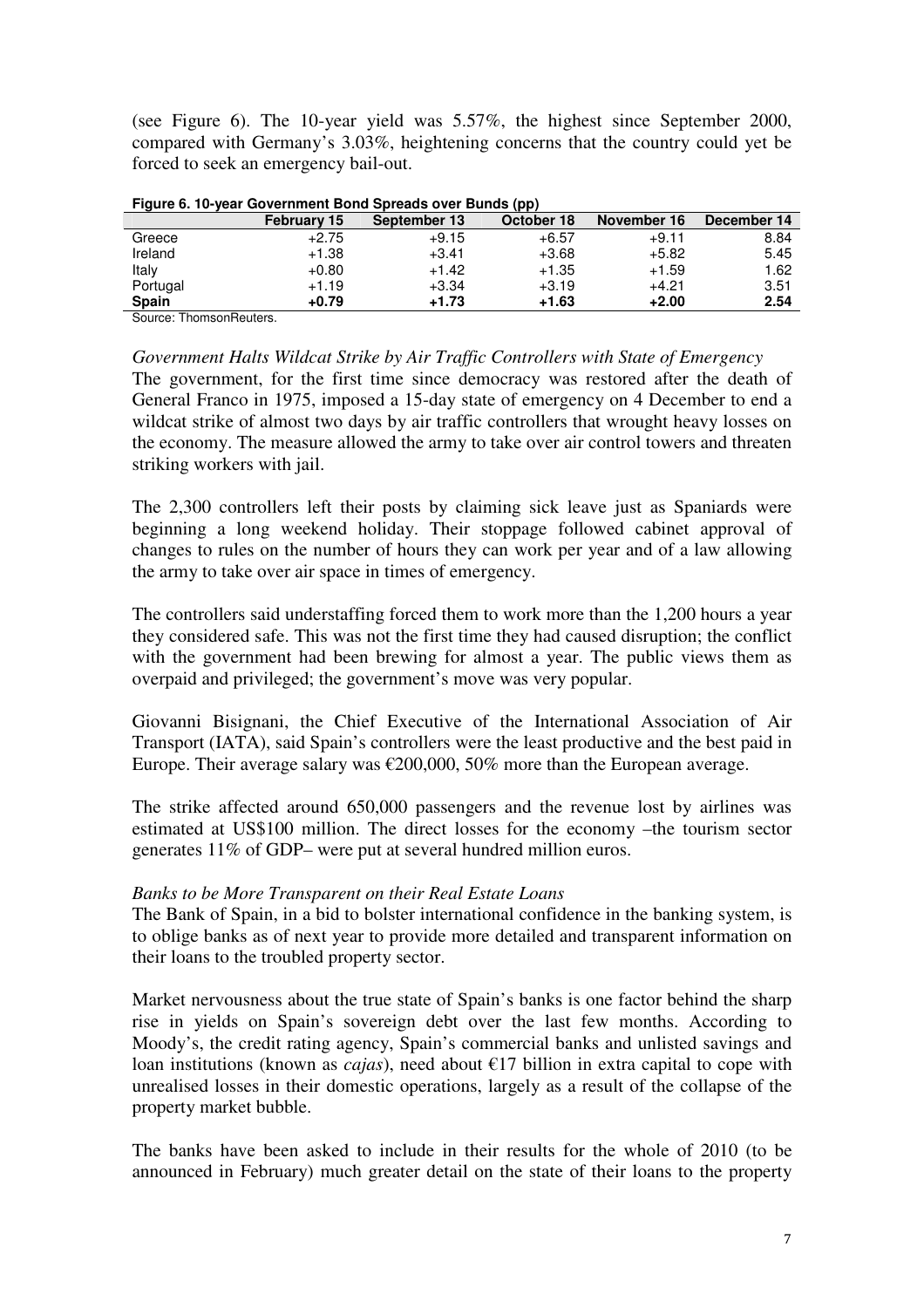sector including substandard ones (those being serviced but which could become nonperforming), write-offs, foreclosures, loans with and without mortgage guarantees, loans to property developers and their value in relation to the current market value of the property. This information would also be provided every quarter.

The results of the stress tests conducted in July on Spain's banks showed they are relatively strong. Santander, the euro zone's largest bank by market value, and BBVA, the other large commercial bank, did particularly well in the tests, while the five *cajas* that failed account for an insignificant part of the country's total banking system.

The results, however, did not dampen speculation that some banks have not recognised the full extent of the hole in their balance sheets caused by their exposure to the now depressed property sector.

As a result of the drying up of wholesale finance for Spanish banks, after the bail-out of Greece in the summer, and more recently and acutely after the Irish bail-out, Spanish banks and *cajas* have been among those availing themselves of liquidity support from the European Central Bank. They have remained solvent except for two small *cajas*  intervened by the central bank. The *cajas,* hit by the bursting of Spain's property bubble, are very much the weak part of the banking system; their number is being reduced from 45 to 17 through mergers and loose tie-ups due to be completed by 24 December.

### *Spain Still Ranked Low in Broadband Penetration*

Spain had 22.2 fixed broadband subscriptions per 100 inhabitants in June, still below the OECD average and much lower than the leading countries (see Figure 7).

| .<br><b>Country</b> | <b>Second Quarter 2002</b> | <b>Second Quarter 2010</b> |
|---------------------|----------------------------|----------------------------|
| Finland             | 3.5                        | 26.3                       |
| France              | 1.6                        | 31.4                       |
| Germany             | 3.1                        | 31.2                       |
| Italy               | 1.0                        | 21.3                       |
| Korea               | 20.8                       | 34.4                       |
| Netherlands         | 4.9                        | 37.7                       |
| <b>Spain</b>        | 2.1                        | 22.2                       |
| UK                  | 1.3                        | 30.5                       |
| US                  | 5.4                        | 26.9                       |
| <b>OECD</b>         | 3.7                        | 24.1                       |

**Figure 7. Fixed Broadband Subscriptions per 100 Inhabitants, June 2010, Selected Countries** 

Source: OECD.

The average monthly cost of Spain's broadband remained among the most expensive, at US\$55.6 (see Figure 8).

| Figure 8. Average Monthly Cost of Fixed Broadband (\$), October 2010 |
|----------------------------------------------------------------------|
|----------------------------------------------------------------------|

| . . <u>.</u><br>- 3 -<br>$(1)$ - $-1$ - $-1$ - $-1$  |              |
|------------------------------------------------------|--------------|
| Country                                              | Cost in US\$ |
| Luxembourg                                           | 127.8        |
| Portugal                                             | 82.7         |
| <b>Spain</b>                                         | 55.6         |
| Finland                                              | 49.6         |
| US                                                   | 49.2         |
| Germany                                              | 48.9         |
| France                                               | 43.1         |
| UK                                                   | 32.9         |
| $\sim$<br>$\overline{a} = \overline{a} \overline{b}$ |              |

Source: OECD.